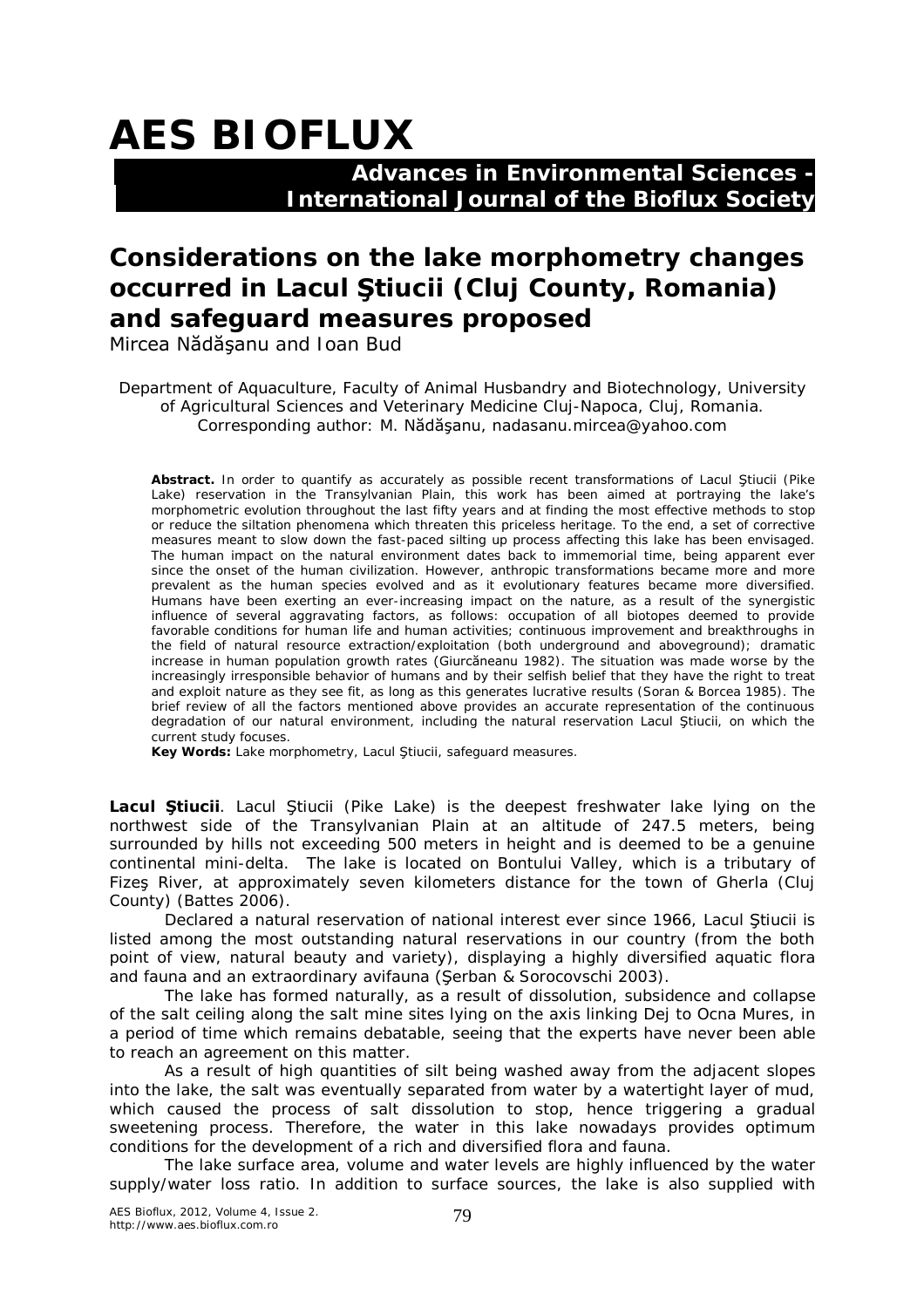water coming from several underground springs having relatively steady flows. The volume of the lake is constant, in general, except for short periods when water levels are at their highest share (i.e. during snowmelt, rainfalls) (Burian 2002).

The highly steep adjacent slopes previously covered by oak and durmast woods have been completely deforested and are now in agricultural use, which generated the steady escalation of sedimentation issues, as a result of ever increasing quantities of sediments being washed away into the water, thus causing eventually the silting up of this lake.



Figure 1. Lacul Ştiucii - Satellite image (Google Earth 2011).

**Physicochemical characteristics of the lake**. From the point of view of chemical properties of the water in Lacul Ştiucii, it should be noted that its pH is moderately alkaline, ranging from 7.3 to 8.56 in different periods of the year, which means that Lacul Ştiucii falls in the category of carbonated lakes.

Values recorded for water temperatures feature similar variations to other lakes in the temperate regions of the world, with mixing and stratification periods which exert significant impacts on the vertical distribution of aquatic organisms. Multi-annual average temperatures of water recorded in July, the warmest month of the year, reach over 20 degrees Celsius, whilst in January water temperatures are around 2–3 degrees. The first frost event typically occurs sometimes in the second half of November, with the last frost occurring in the second half of April. There are approximately 160-180 frost–free days in a year.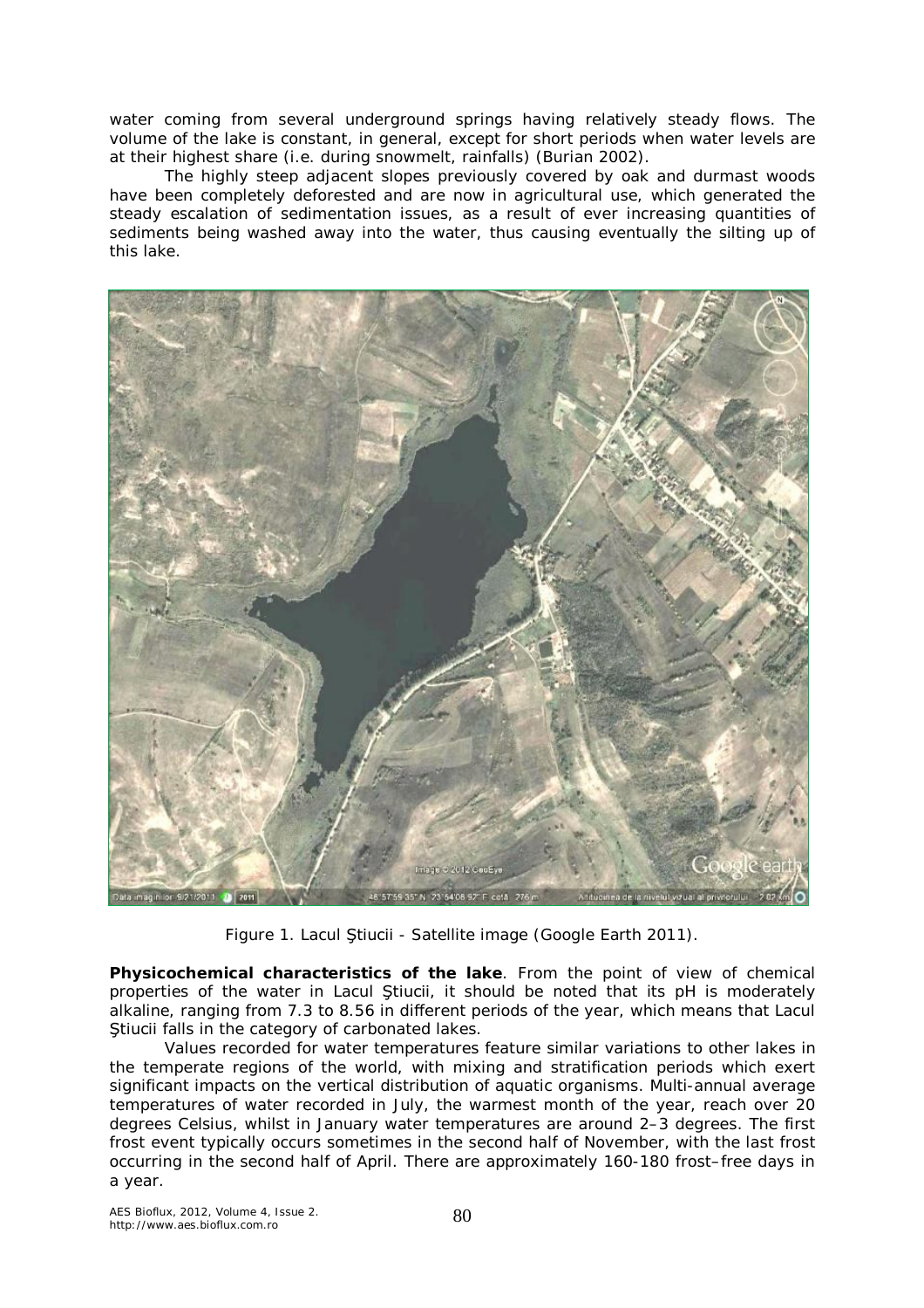Rainfall amounts vary greatly from one year to another and from one season to another, the average annual rainfalls being 700-800 mm. During the summer, precipitations fall quite frequently in the form of showers, sometimes exceeding 100–200 mm in 24 hours.

Having completed this brief excursion into the main characteristics of Lacul Ştiucii and giving due consideration to all the peculiarities of this natural reservation, it was our goal to look into the ways in which the lake basin has transformed during the last 50 years, as well as to analyze the main reasons behind these developments.

**Lacul Ştiucii - transformation patterns**. Using the unquestionable information available on the dramatic shrinking of the lake surface area, we have endeavored to determine the extent of this reduction and to identify the steps to be taken in order to stop this phenomenon or at least to mitigate its effects.

The relevant investigations were conducted during 2000–2010 and they are part of a more extensive study that has been thoroughly looked into as part of the thesis preparation process. However, this paper only aims to sum up issues related to the recent shrinking of the lake surface area.

According to the data presented by Săndulache (1963), the lake surface area was 68.70 hectares in 1957, but this diminished alarmingly to the point where, 43 years later, the lake surface area had already shrunk by 17.71 hectares (the equivalent of a 19.79% drop rate), the lake surface area in 2000 having reached 57.35 hectares.

A quick comparison between our own findings and data presented by other researchers having studied this phenomenon reveals that significant changes have, in fact, occurred, as detailed in Table 1.

The biggest differences noted concern the lake surface area, water depth, lake bottom slope and total volume, all these changes being determined by high siltation rates and extensive growth of macrophyte vegetation, large quantities of suspensions being present both in the lake water and in the storm water runoffs reaching the lake. As a result of erosion of the adjacent slopes and of basin characteristics, the sources supplying water to the lake carry along large quantities of organic and alluvial sediments, further aggravating the siltation process.

Along with water chemism changes, a rapid proliferation of phytoplankton occurred, which was followed by a significant drop in the oxygen concentrations and an increased tendency for pronounced eutrophization.

The abundant growth of floating, emerged and submerged species and their decomposition by bacteria generated large amounts of sapropelic sludge, sometimes releasing excessive quantities of hydrogen sulphide, which is an extremely hazardous gas, being highly toxic for all living organisms. Therefore, whenever the quantity of hydrogen sulphide exceeds the admissible levels, large numbers of fish are found dead. High concentrations of hydrogen sulphide are also the consequence of a poor dynamics of the water, especially in the deeper layers of the lake, which create favorable conditions for the formation of hydrogen sulphide.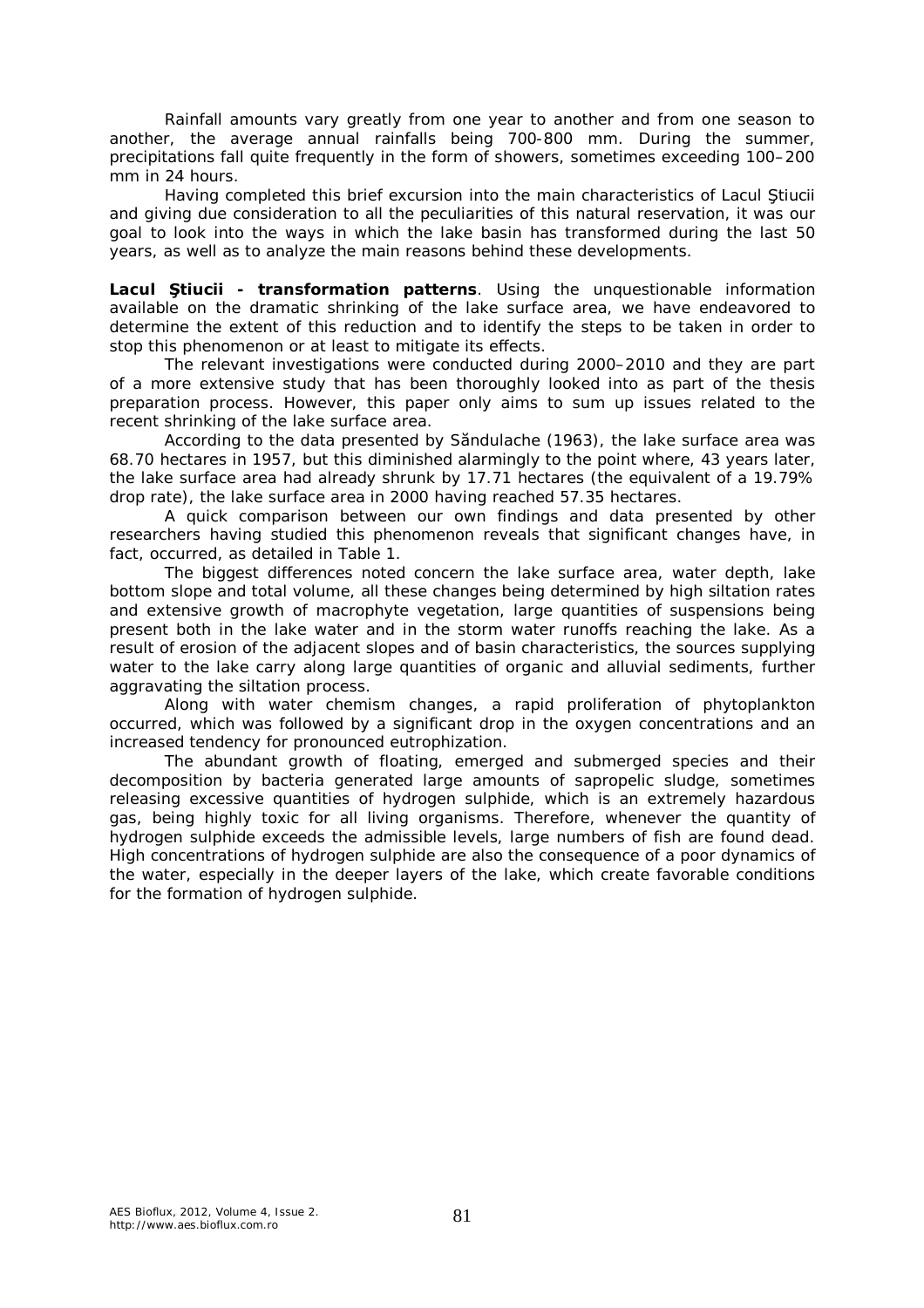| Description          | M.U. | Period               |                                   |                                      |                       |                                      |                                      |
|----------------------|------|----------------------|-----------------------------------|--------------------------------------|-----------------------|--------------------------------------|--------------------------------------|
|                      |      | Săndulache<br>(1963) | Şerban &<br>Sorocovschi<br>(2000) | <b>Difference</b><br>$(1957 - 2000)$ | Our results<br>(2010) | <b>Difference</b><br>$(2000 - 2010)$ | <b>Difference</b><br>$(1957 - 2010)$ |
| Lake surface<br>area | ha   | 68.700               | 57.350                            | 11.350                               | 51.629                | 5.721                                | 17.071                               |
| Length               | km   | 1.720                | 1.555                             | 0.165                                | 1.343                 | 0.212                                | 0.377                                |
| Average width        | km   | 0.399                | 0.369                             | 0.030                                | 0.322                 | 0.047                                | 0.077                                |
| Maximum<br>width     | km   | 0.816                | 0.662                             | 0.154                                | 0.538                 | 0.124                                | 0.278                                |
| Average depth        | m    | 5.468                | 3.123                             | 2.345                                | 2.950                 | 0.173                                | 2.518                                |
| Maximum<br>depth     | m    | 12.700               | 6.800                             | 5.900                                | 6.530                 | 0.270                                | 6.170                                |
| Long axis            | km   | 1.720                | 1.545                             | 0.175                                | 1.350                 | 0.195                                | 0.370                                |
| Short axis           | km   | 0.520                | 0.525                             | 0.005                                | 0.515                 | 0.010                                | 0.005                                |
| Lake perimeter       | km   | 4.261                | 4.263                             | 0.002                                | 4.251                 | 0.012                                | 0.010                                |
| Lake bottom<br>slope | m/km | 40.210               | 31.840                            | 8.370                                | 29.850                | 1.990                                | 10.360                               |
| Total volume         | mcm  | 3.757                | 1.780                             | 1.977                                | 1.380                 | 0.400                                | 2.377                                |

Transformation of morphometric features of Lacul Ştiucii during 1957 - 2010

M.U. – measurement unit; ha – hectare; km – kilometers; m – meters; mcm – million cubic meters.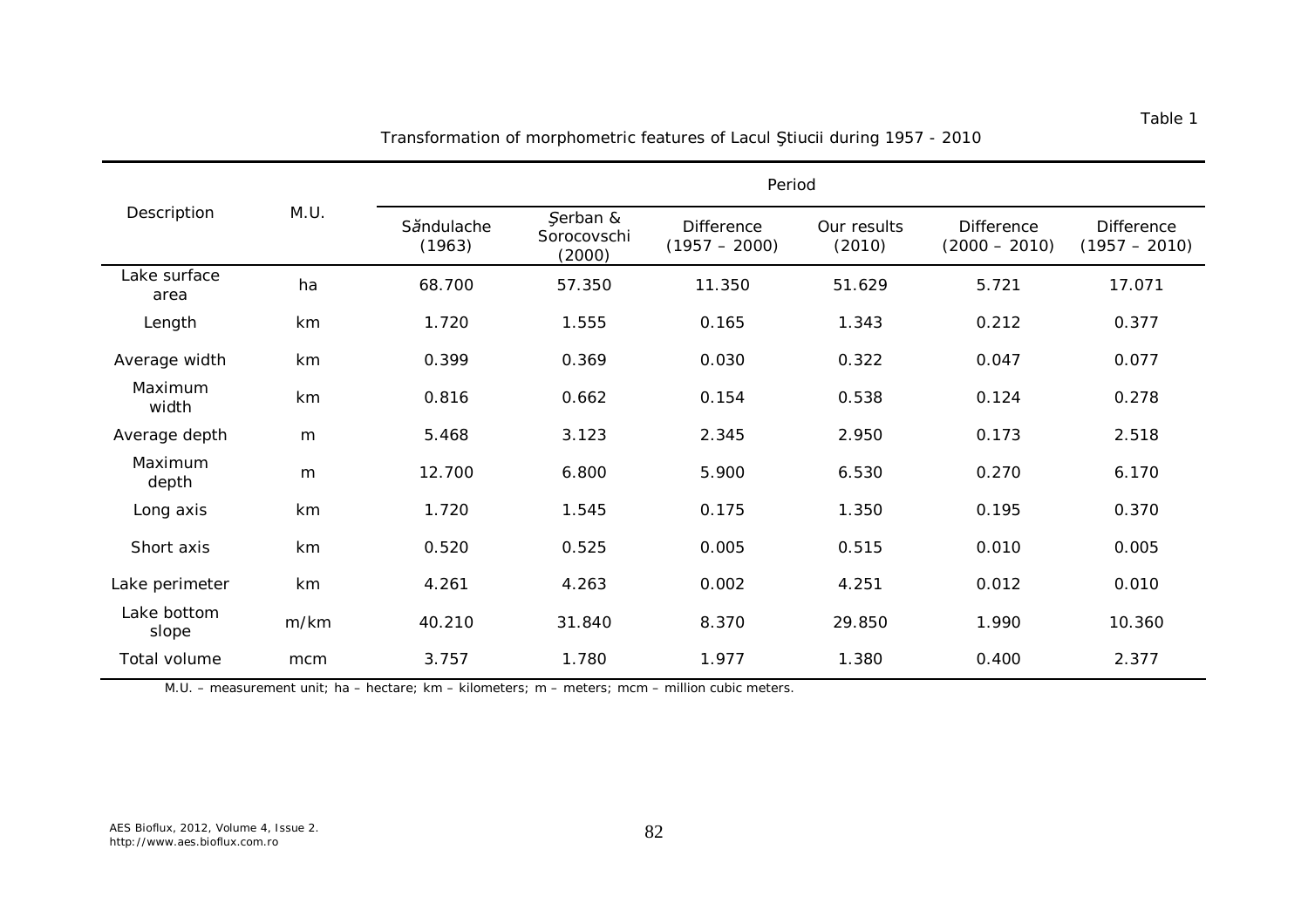**Conclusions and recommendations**. To sum up the findings of the investigations carried out, the following final considerations can be drawn and the following measures can be suggested. In order to prevent further siltation of the lake, we have identified a number of practical, concrete methods, requiring financial efforts, but producing effective and tangible results*.*

One of the mitigation measures that could be taken immediately involves creating riparian buffer zones in the form of forest belts to be planted along the perimeter, on a 30–50 meters width and consisting of different trees, which should serve to retain part of the silt which is normally washed away into the lake basin during heavy rainfalls.

Another method that would bring the most beneficial results consists of executing a simple dam upstream the inlet point of the water sources supplying the lake, in order to retain silt and sediments and of regular cleaning in order to prevent build-up.

The hydrogen sulphide emissions, which are highly toxic for the fish and other living organisms in the lake, could be reduced by minimizing biogenic compounds which generate, by decomposing, the sapropelic sludge giving off hydrogen sulphide. In this context, fighting off excessive submerged vegetation and especially rigid hornwort is of the utmost importance.

Further to the research activities conducted, we believe that another measure to be taken consists in the execution of spill wears downstream, to facilitate drainage and discharge of suspended sediments during flooding periods or high water conditions, in order to prevent their build-up at the bottom of the lake. Furthermore, such spill weirs should serve to ensure a much better water dynamics both horizontally and in deeper layers, which will reduce siltation phenomena and thus contribute to improving water quality and providing a better living environment for the flora and fauna of this lake.

Another measure to be taken in order keep or maintain in unaltered condition the fish fauna involves setting drastic limits on recreational fishing, shortening the open season as much as possible and enforcing drastic bans on the capture of large, breeding size fish, of predatory fish and of threatened or declining fish species.

All efforts should be undertaken in controlling the spread of invasive species, such as the pumpkinseed sunfish (*Lepomis gibbosus*), whose presence poses a significant threat to local fish populations, impacting detrimentally on the living conditions, ecological balance and diversity of species in this reservation, altering the food chain of this ecosystem, competing with the native species for food, eating their spawn, larvae and preying on their young.

Other measures to be adopted refer to reducing stress on the fish fauna and avifauna in this reservation, by limiting boat traffic on the lake, which also impacts detrimentally on bird mating and nesting. This should be easily achieved by enforcing strict bans on the boat traffic during some periods of the year.

Permanent monitoring and following up closely on the evolution of phenomena which are likely to engender detrimental effects on the preservation and maintenance of this unique and priceless natural heritage are also a must.

## **References**

Battes K., 2006 A monographic study of Lacul Ştiucii. Casa Cărții de Știință Publishing House, Cluj Napoca. [In Romanian].

Burian P., 2002 Reservoirs – Biological Analysis. Universitatea de Medicină şi Farmacie Publishing House, Târgu Mureş. [In Romanian].

Giurcăneanu C., 1982 Earth, a source of life and richness. Editura Didactică şi Pedagogică Publishing House, Bucharest. [In Romanian].

Giurma I., 1997 Reservoir siltation. H. G. A. Publishing House, Bucharest. [In Romanian]. Ivancea G., 1995 Methodology guidelines for monitoring trophic state evolutions in

reservoirs and lakes. I. C. I. M. Publishing House, Bucharest. [In Romanian].

- Soran V., Borcea M., 1985 The man and the biosphere. Editura Ştiinţifică şi Enciclopedică Publishing House, Bucharest. [In Romanian].
- Şerban G., Sorocovschi V., 2003 Lacul Ştiucii in the Transylvanian Plain. Studia Universitaris Babeş-Bolyai, Geographia, Cluj Napoca. [In Romanian].